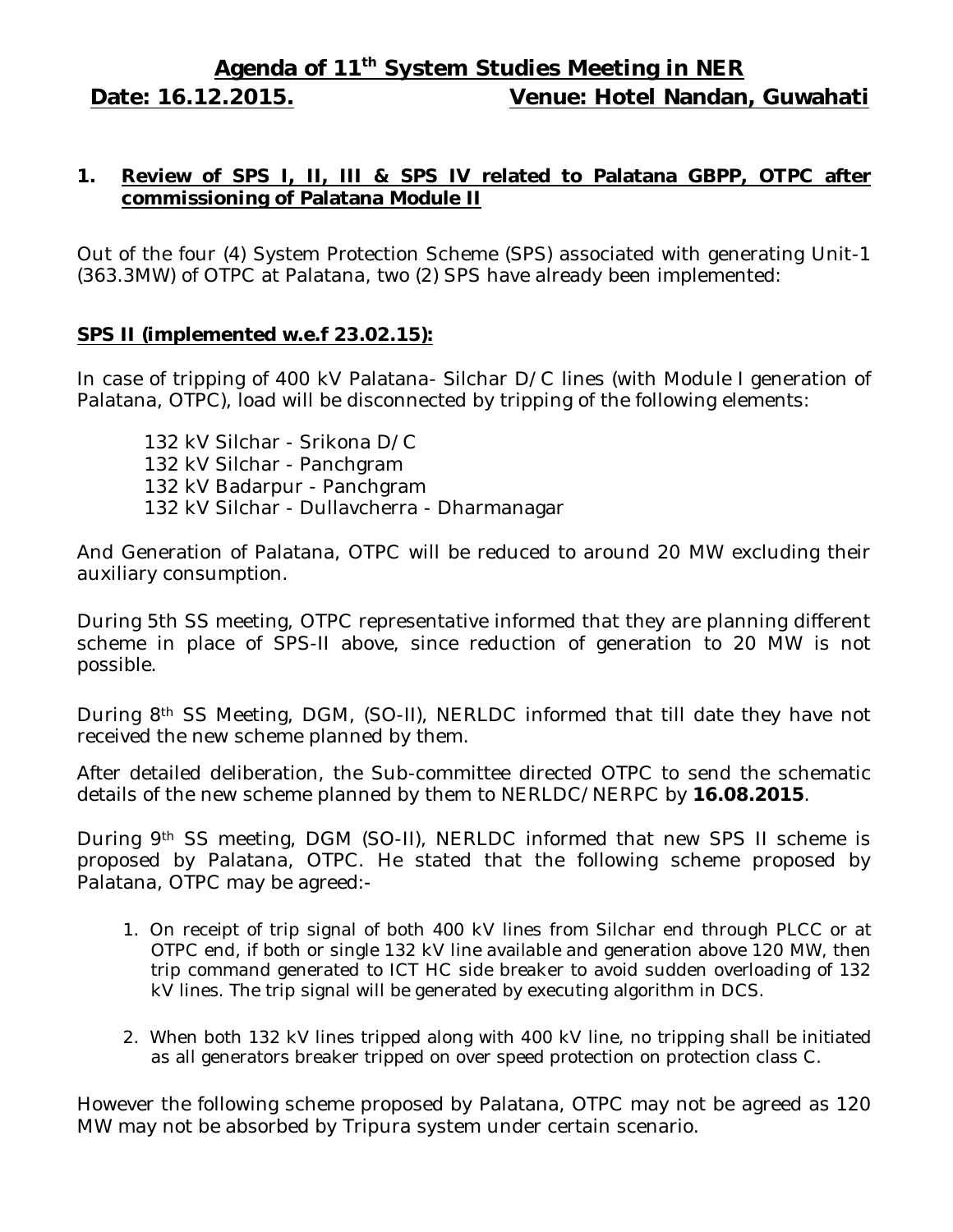1. When total generation of OTPC<=120 MW, no breaker tripping shall be initiated. As the load reduction done manually subjected to availability of 132 kV lines (if both 132 lines available load reduction not required)

OTPC had informed that total generation shall be varying from 15 MW to 726.6 MW. It is proposed that in case of tripping of 400 kV Palatana – Silchar I & II line, Palatana generation will be reduced to 15 MW through SPS II when both 132 kV lines from Palatana are available.

During 10<sup>th</sup> SS meeting, OTPC informed that D/T signal from Silchar end is required to implement the changes in SPS-2, POWERGRID agreed to do the needful. The Sub-Committee requested OTPC to implement the changes in SPS-1, as decided in 38th PCCM and SPS-2 before next PCC meeting.

# *NERLDC/OTPC may kindly intimate the current status.*

# **2. Submission of Detailed scheme and Schematic diagram of each SPS in NER:**

SPS document of NER is updated on monthly basis for which details of SPS scheme, Date from which it is effective, Schematic Diagram of SPS are required. At present 9 no of SPS are in service in NER grid which can be categorized as:

## **a. Tripping of critical line(s) / corridor**

- i. Tripping of 400 kV Silchar- Palatana D/C lines
- ii. Tripping of 400 kV Silchar Azara S/C and 400 kV Silchar Byrnihat S/C lines with no generation in Palatana
- iii. Tripping of 132 kV Umiam Stg-I to Umiam St-III D/C lines
- iv. Tripping of 400/132 kV, 2x200 MVA ICTs at Silchar (PG)

## **b. Safe evacuation of generation**

- i. Tripping of 400 kV Silchar Azara S/C and 400 kV Silchar Byrnihat S/C lines with 1st Module Palatana CCGT
- ii. Generation evacuation of AGTPP

## **c. Overloading of Transformers / Critical line(s)**

- i. Overloading of 220 kV Salakati BTPS D/C lines
- ii. SPS associated with more than 60 MW loading from LV to HV side of Azara ICTs

## **d. For Reliable operation of Grid**

i. Tripping of 1st Module of Palatana CCGT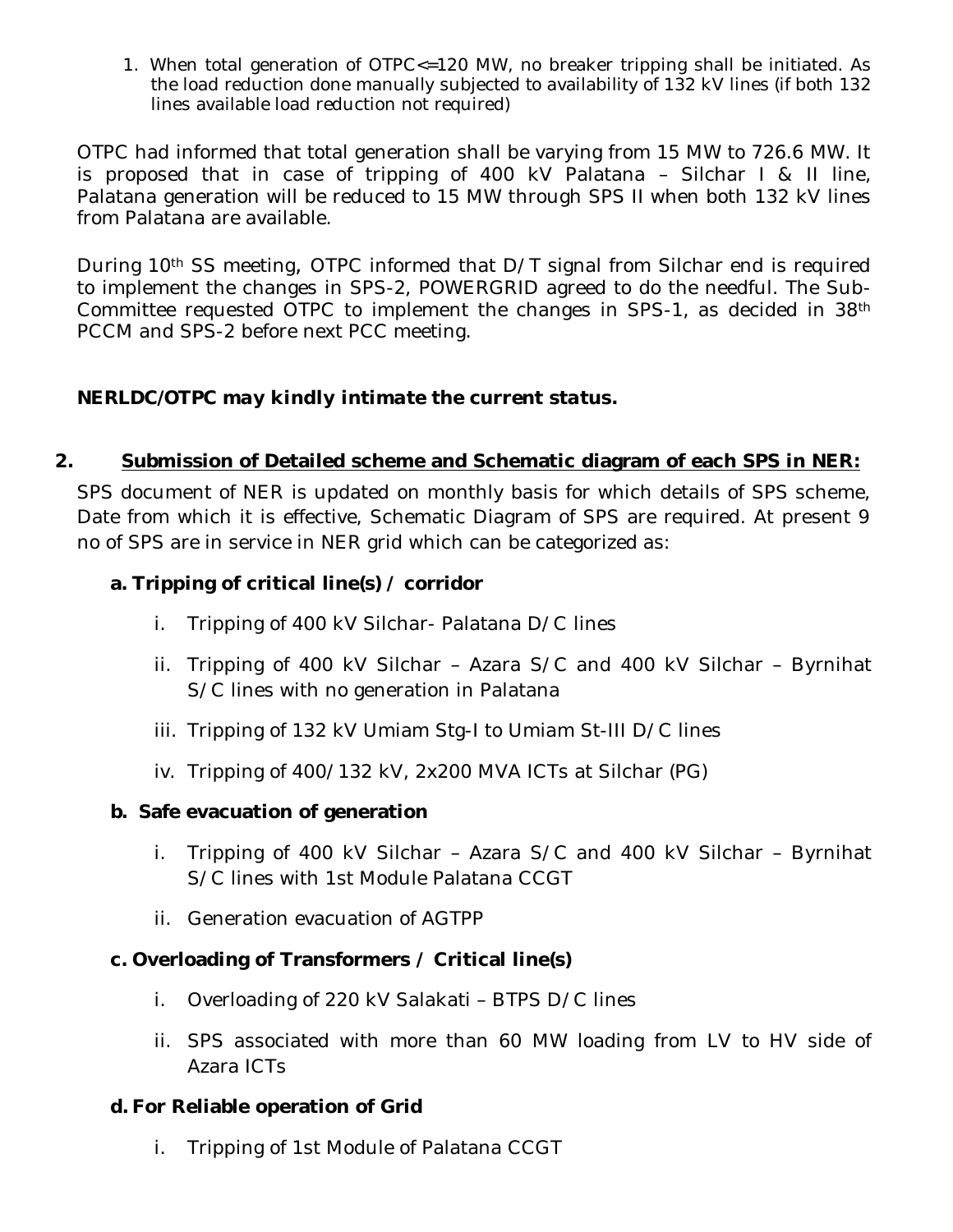During 10<sup>th</sup> SS meeting, AEGCL, POWERGRID & NEEPCO agreed to furnish the information in block diagram format to NERLDC/NERPC soon.

# *AEGCL, POWERGRID & NEEPCO may kindly intimate the status.*

## **3. Review of SPS at AGTPP:**

Tripura wanted to review the SPS of AGTPP as below:

SPS based on

- a. Generation reduction of AGTPP ( up to 40 MW)
- b. Monarchak- Unit-I ( up to 30 MW)
- c. Opening of 132 KV P K Bari Silchar D/C line
- d. Generation Reduction of Baramura Unit –V (15 MW)

In case of tripping of any one of the following lines:

- i. 132 kV AGTPP –Kumarghat line/ 132 KV Dhalabil –Agartala line/ 132 KV Baramura –Gamaitilaline.
- ii. And even in case of tripping of 132 KV Dhalabil Kamalpur line/ 132 KV Kamalpur- PK Bari line & 132 KV Gamaitila- Ambassa/ 132 Ambassa- P K Bari line.

It has been observed from study results that after commissioning of Palatana 2nd Module, Monarchak Unit I, AGTPP Unit 5 & 6 and charging of 132 KV P K Bari – Silchar D/C lines, 132 kV AGTPP –Kumarghat, 132 kV Dhalabil –Agartala, 132 kV Baramura-Teliamura & 132 kV Teliamura Ambassa lines will be highly loaded.

## *Members may like to discuss.*

## **4. Dynamic Simulation data for Generator in NER Grid:**

The CERC's Procedure for Grant of Connectivity to generators makes in mandatory for new generators requesting connection to the Grid to furnish Dynamic Simulation data as per Schedule-VI of the Procedure for Generators and for Excitation system.

The data to be furnished as per CERC's Procedure for Grant of Connectivity includes complete data for the Generator model, complete Excitation system data alongwith Laplace Domain block diagram.

The CERC's Procedure for Grant of Connectivity does not make in mandatory for generators to furnish dynamics modelling data for Governors, Power System Stabilizer, Over-excitation limiter (OEL) and Under-excitation limiter (UEL), and any other control equipment.

The CEA's Manual on Transmission Planning criteria (Section 6.2.2, 6.3 and 6.4) also speaks of simulation in the Transient state for evaluation of stability under N-1-1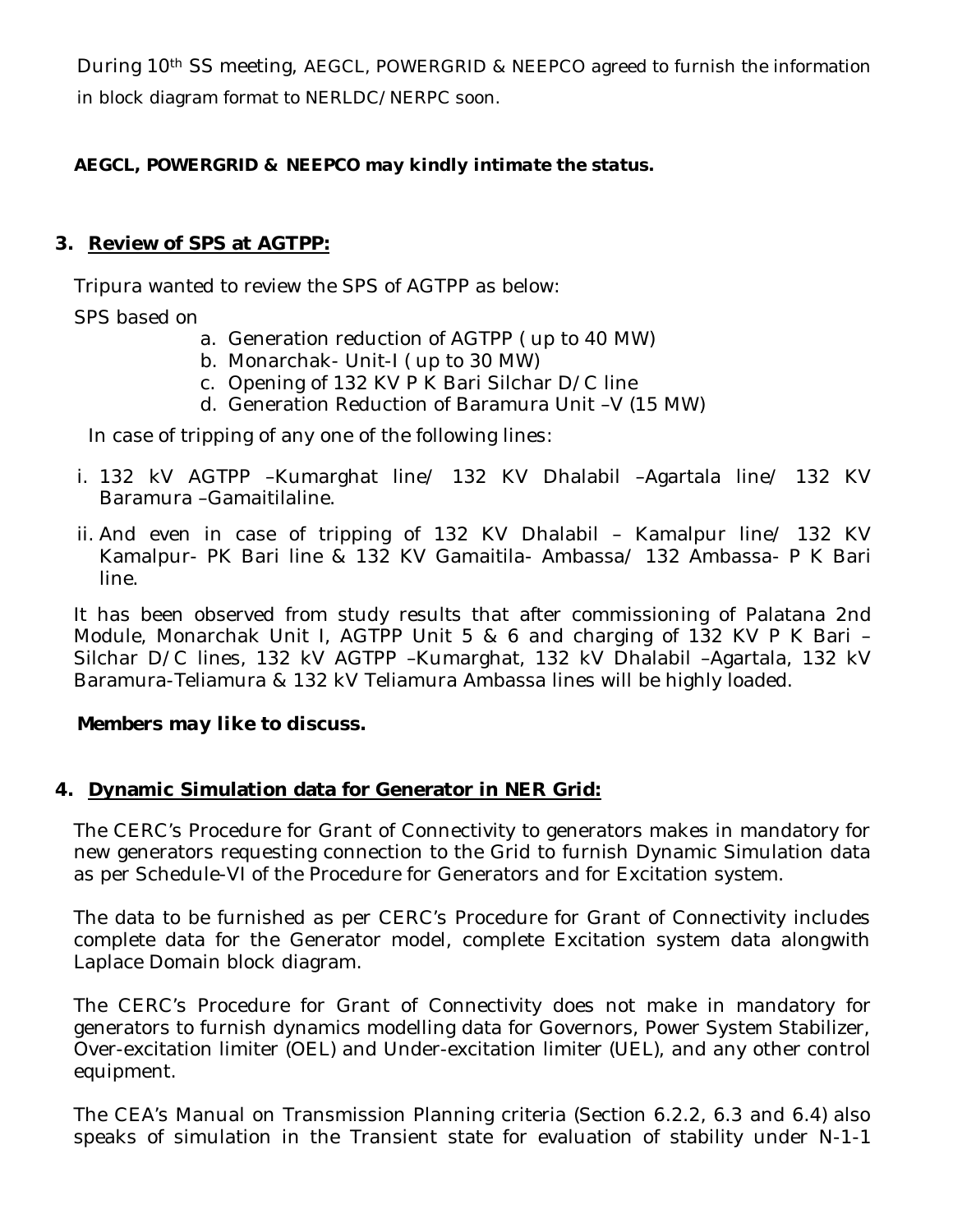contingency criteria, for which working dynamics model data for all generators in the Grid are mandatory.

The dynamic simulation data from only IGSS are available with NERLDC as of now. The data available with NERLDC as of now are listed below:

## **i) Generator Model:**

For the generator model, GENROU model has been considered for Thermal generators and GENSAL model considered for Hydro generators (Salient Pole) by NERLDC in absence of any concrete information from generating utilities.

- Palatana (GTG I, GTG II, STG I & STG II- except S(1.0) & S(1.2))
- $\bullet$  BgTPP (Unit 1, 2 & 3- except  $S(1.2)$ )
- AGBPP (Unit  $1, 2, 3, 4, 5, 6, 7, 8, 8, 9$ )
- AGTPP (Unit 1, 2,3 & 4 only D-axis data)
- Monarchak (GT I- only D-axis data)
- AGTPP Extension (Unit 1 & 2- except S(1.0) & S(1.2))
- Doyang (Unit 1,2 & 3- only Xd, Xd' & Xd'')
- Kopili (Unit 1,2,3 & 4- except T"d0, T"q0,  $S(1.0)$  &  $S(1.2)$ )
- Khandong ( Unit  $1 \& 2$  except  $T''q0$ , D, XI,  $S(1.0) \& S(1.2)$ )
- Kopili Stg II (except  $T''$ q0, D, XI, S(1.0) & S(1.2))
- Ranganadi ( Unit 1, 2, & 3, except T"q0, H, D,  $S(1.0)$  &  $S(1.2)$ )
- Loktak (Unit  $1,2 \& 3$  except T"d0, T"q0, D, X'd, XI, S(1.0) & S(1.2))

# **ii) Excitation system model:**

- AGBPP (Unit  $1, 2, 3 \& 4$  partially given)
- Palatana (Only block diagram of Exciter given)
- BgTPP (Only block diagram of Digital AVR given)
- Monarchak (Only block diagram of Exciter given)
- Loktak (only Exciter data given; needs validation as values out of range as per setting of PSSE)

## **iii) Governor system model:**

No data furnished by any generating utility.

## **iv) PSS model:**

No data furnished by any generating utility.

## **v) Excitation limiters (OEL and UEL) model:**

No data furnished by any generating utility.

Non-availability of dynamics simulation data makes it difficult to perform converged dynamic simulation for assessment of Contingencies or for study of efficacy of System Protection Schemes and Islanding Schemes.

*All the ISGS are requested to furnish validated dynamic simulation data to enable NERLDC / NLDC to carry out simulation studies. The SLDCs of North-Eastern Region are required to collect the data from Intra-state generators for purpose of modeling.*